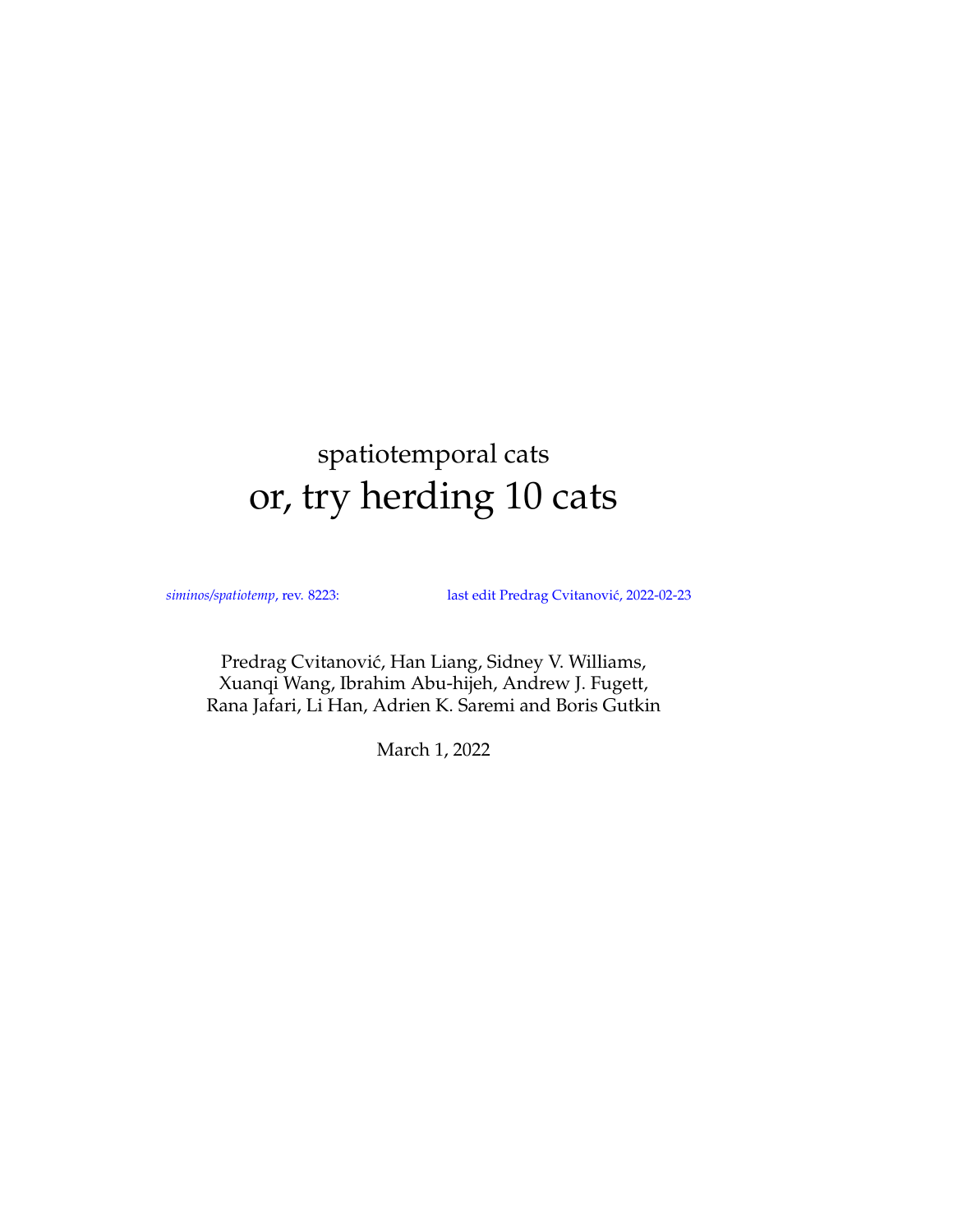## **4.1 Inverse iteration method**

(Gábor Vattay, Sidney V. Williams and P. Cvitanović)

The 'inverse iteration method' for determining the periodic orbits of 2-dimensional repeller was introduced by G. Vattay as a ChaosBook.org exercise [4.1](#page-9-0) *Inverse iteration method for a Hénon repeller* (see also the solution on page [187\)](#page-0-0). The idea of the method is to

- (1) Guess a lattice configuration  $\phi_t^{(0)}$  that qualitatively looks like the desired lattice state. For that, you need a qualitative, symbolic dynamics description of system's admissible lattice states. You can get started by a peak at [ChaosBook Table 18.1.](https://ChaosBook.org/chapters/ChaosBook.pdf#table.caption.350)
- (2) Compare the 'stretched' field  $\phi_t^{(0)}$  to its neighbors, using system's defining equation. For example,  $\phi^3$  (or temporal Hénon) defining equation (3.23) is

$$
-\phi_{t+1} + a\,\phi_t^2 - \phi_{t-1} = j_t.
$$

Perhaps watch *What's "The Law"?* (4 min).

(3) Use the amount by which  $\phi_t$  'sticks out' in violation of the defining equations to obtain a better value  $\phi_t^{(1)}$ , for every lattice site  $t.$  Vattay does that by inverting the equation, determining  $\phi_t^{(1)}$  from its neighbors

<span id="page-1-0"></span>
$$
\phi_t^{(m+1)} = \sigma_t \frac{1}{\sqrt{a}} \left( 1 + \phi_{t+1}^{(m)} + \phi_{t-1}^{(m)} \right)^{1/2} \tag{4.2}
$$

where  $\sigma_t$  is the sign of the target site field  $\sigma_t = \phi_t/|\phi_t|$ , prescribed in advance by specifying the desired Hénon symbol block

$$
\sigma_t = 1 - 2m_t, \quad m_t \in \{0, 1\}.
$$
 (4.3)

Perhaps watch *Inverse iteration method* (14:28 min).

(4) Wash and repeat,  $\phi_t^{(m)} \to \phi_t^{(m+1)}$ . Sidney starts the iteration by setting the initial guess lattice site fields to

$$
\phi_t^{(0)} = \sigma_t/\sqrt{a}\,,
$$

and then loops [\(4.2\)](#page-1-0) through all lattice site fields to obtain  $\phi_t^{(1)}$ . When  $|\phi_t^{(m+1)} - \phi_t^{(1)}|$  for all lattice states is smaller than a desired tolerance, the loop terminates, and the lattice state is found. An example of the resulting lattice states is given in figure [4.1.](#page-2-0)

The meat of the method is contained in these two loops:

```
for i in range(0,len(symbols)):
cycle[i]=signs[i]*np.sqrt(abs(1-np.roll(cycle,1)[i]-np.roll(cycle,-1)[i])/a)
for i in range(0,len(symbols)):
deviation[i]=np.roll(cycle,-1)[i]-(1-a*(cycle[i])**2-np.roll(cycle,1)[i])
```
02/23/2022 siminos/spatiotemp 172 8223 (predrag–8223)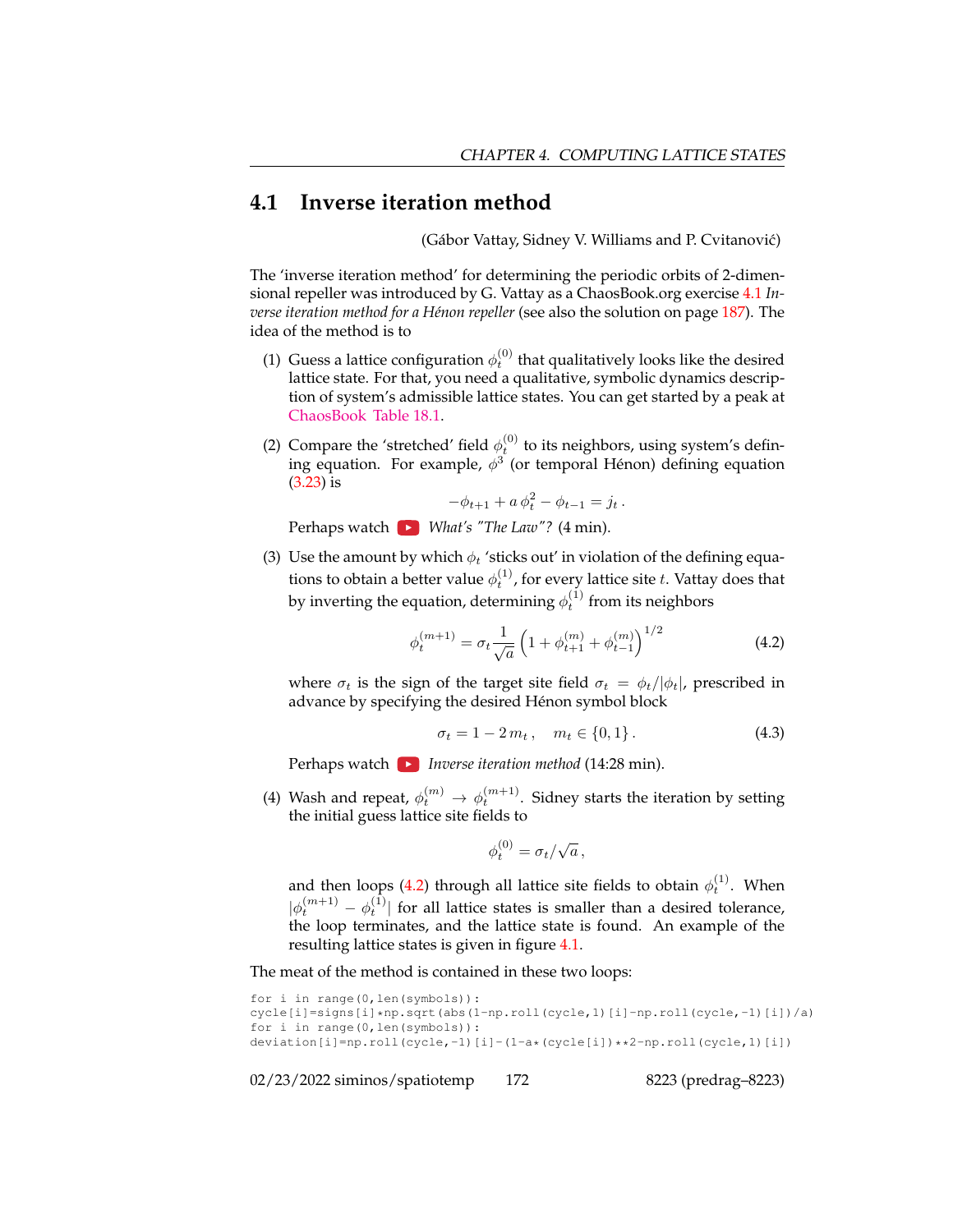<span id="page-2-0"></span>

Figure 4.1: Temporal Hénon (3.23),  $a = 6$ : All period  $n = 5$  prime lattice states  $\phi_{-2}\phi_{-1}|\phi_0|\phi_1\phi_2|$  of table 2.3. They are all reflection symmetric, with the fixed lattice field  $\phi_0$  colored gold. The most striking feature is how far the  $a = 6$ temporal Hénon is from the  $0 \leftrightarrow 1$  symmetry: stretching close to  $\overline{0}$  fixed point lattice state is much stronger than close to the almost marginal  $\overline{1}$  fixed point lattice state. For a stretching parameter value  $a$  slight lower than the critical value  $a_h = 5.69931 \cdots$ , the lattice sites  $\phi_0$  for  $\overline{01110}$  and  $\overline{01010}$  coalesce and vanish through an inverse bifurcation. As  $a \rightarrow \infty$  we expect this symmetry to be restored.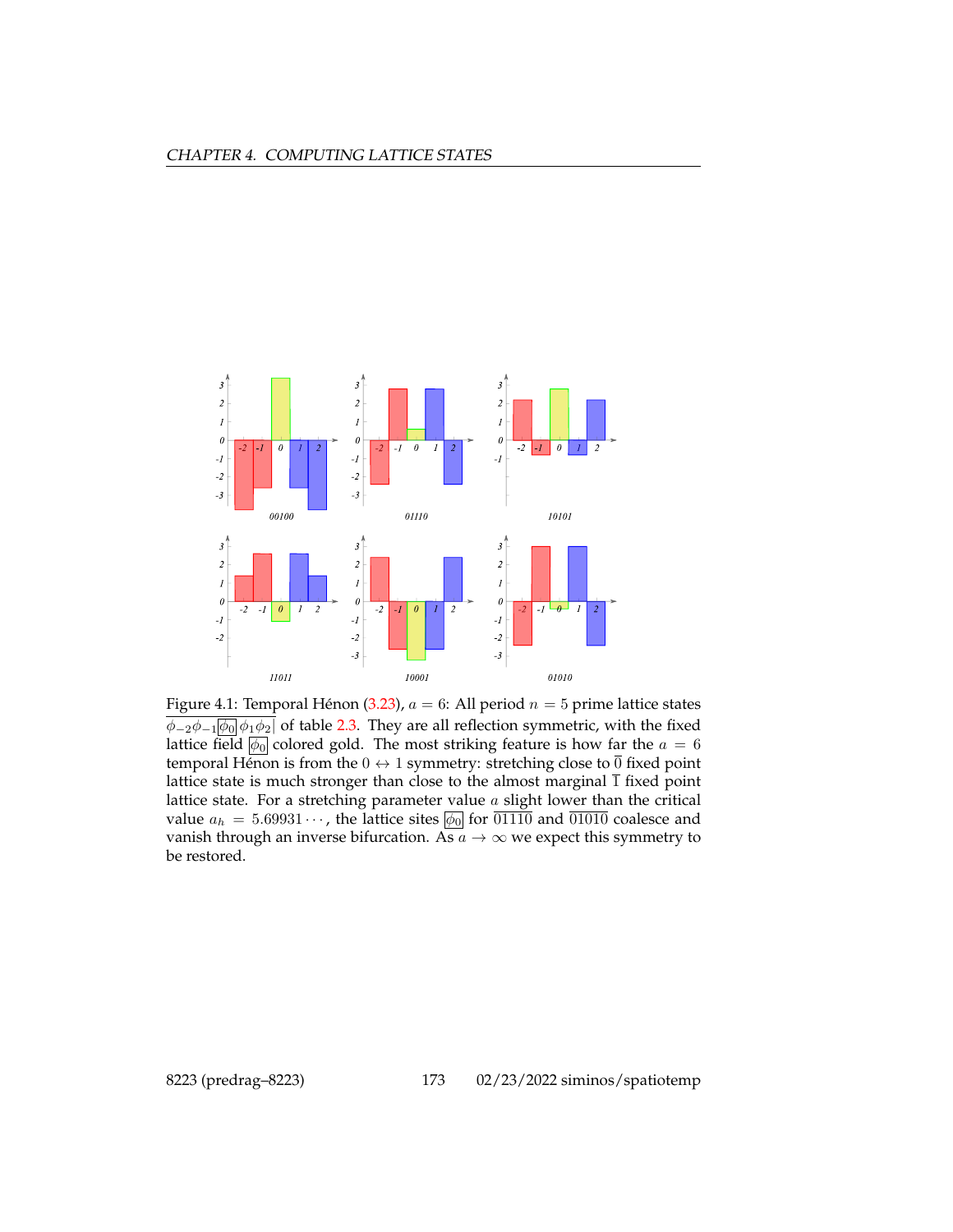The method applies to strongly coupled  $\phi^3$  field theory in any spacetemporal dimension. For example, in 2 spacetime dimensions, the mth inverse iterate [\(4.2\)](#page-1-0) compares the 'stretched' field  $\phi_{nt}^{(0)}$  to its 4 neighbors,

<span id="page-3-0"></span>
$$
\phi_{nt}^{(m+1)} = \sigma_{nt} \frac{1}{\sqrt{2a}} \left( 2 + \phi_{n,t+1}^{(m)} + \phi_{n,t-1}^{(m)} + \phi_{n+1,t}^{(m)} + \phi_{n-1,t}^{(m)} \right)^{1/2} . \tag{4.4}
$$

It is applied to each of the LT lattice site fields  $\{\phi_{nt}^{(m)}\}$  of a doubly periodic Bravais cell  $[L \times T]_S$ . Here  $\sigma_{nt}$  is the sign of the target site field  $\sigma_{nt} = \phi_{nt}/|\phi_{nt}|$ , prescribed in advance by specifying the desired Hénon symbol block M,

$$
\sigma_{nt} = 1 - 2m_{nt}, \quad m_{nt} \in \{0, 1\}.
$$
 (4.5)

For the *temporal Hénon* 3-term recurrence (3.23), the system's state space Smale horseshoe is again generated by iterates of the region plotted in figure [4.2.](#page-4-0) So, positive field  $\phi_{nt}$  value has  $m_{nt} = 0$ , negative field  $\phi_{nt}$  value has  $m_{nt} = 1$ .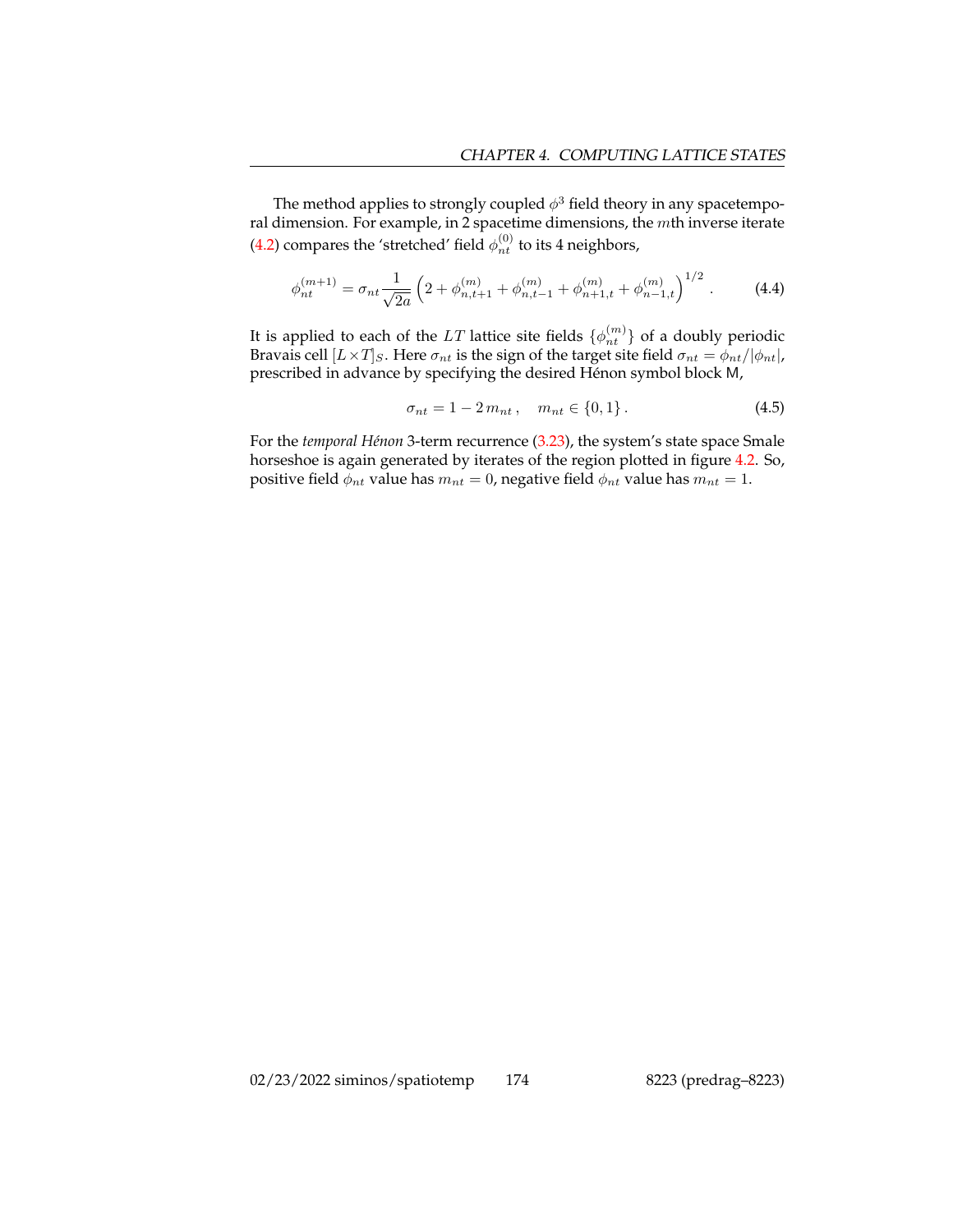<span id="page-4-0"></span>

Figure 4.2: Temporal Hénon (2.2), (3.23) stable-unstable manifolds Smale horseshoe partition in the ( $\phi_t$ ,  $\phi_{t+1}$ ) plane for  $a = 6$ ,  $b = -1$ : fixed point  $\overline{0}$  with segments of its stable, unstable manifolds  $W^s$  ,  $W^u$  , and fixed point  $\overline{1}$ . The most positive field value is the fixed point  $\phi_0$ . The other fixed point  $\phi_1$  has negative stability multipliers, and is thus buried inside the horseshoe. (a) Their intersection bounds the region  $M = 0BCD$  which contains the non–wandering set  $\Omega$ . (b) The intersection of the forward image  $f(M)$  with M consists of two (future) strips  $M_0$ ,  $M_1$ , with points  $BCD$  brought closer to fixed point 0 by the stable manifold contraction. (The same as [ChaosBook fig. 15.5,](https://ChaosBook.org/chapters/ChaosBook.pdf#figure.caption.297) with  $\phi_t = -x_t.$ 

## **4.2 Shadow state method**

*Have:* a partition of state space  $M = M_A \cup M_B \cup \cdots \cup M_Z$ , with regions  $\mathcal{M}_m$  labelled by an |A|-letter finite alphabet  $\mathcal{A} = \{m\}$ . The simplest example is temporal Hénon partition into two regions, named '0' and '1',

<span id="page-4-1"></span>
$$
m_t \in \mathcal{A} = \{0, 1\},\tag{4.6}
$$

plotted in figure [4.2](#page-4-0) (b). Prescribe a symbol block M over a finite Bravais cell of a d-dimensional lattice. A 1-dimensional example:

$$
\mathsf{M} = (m_0, \cdots, m_{n-1}).\tag{4.7}
$$

*Want:* the lattice state  $\Phi_M$  whose lattice site fields  $\phi_t$  lie in state space domains  $\phi_t \in \mathcal{M}_{m}$ , as prescribed by the given symbol block M. A 1-dimensional example:

$$
\Phi_{\mathsf{M}} = (\phi_0, \cdots, \phi_{n-1}), \quad \phi_t \in \mathcal{M}_m, \qquad (4.8)
$$

By *lattice state* Φ we mean a point in the n-dimensional state space that is a solution of the defining Euler-Lagrange equation. For the temporal Hénon example, that equation is the 3-term recurrence (3.23),

<span id="page-4-2"></span>
$$
-\phi_{t+1} + a\,\phi_t^2 - \phi_{t-1} = j_t\,, \quad j_t = 1\,,\tag{4.9}
$$

with all  $a = 6$  period-5 lattice states plotted in figure [4.1.](#page-2-0)

8223 (predrag–8223) 175 02/23/2022 siminos/spatiotemp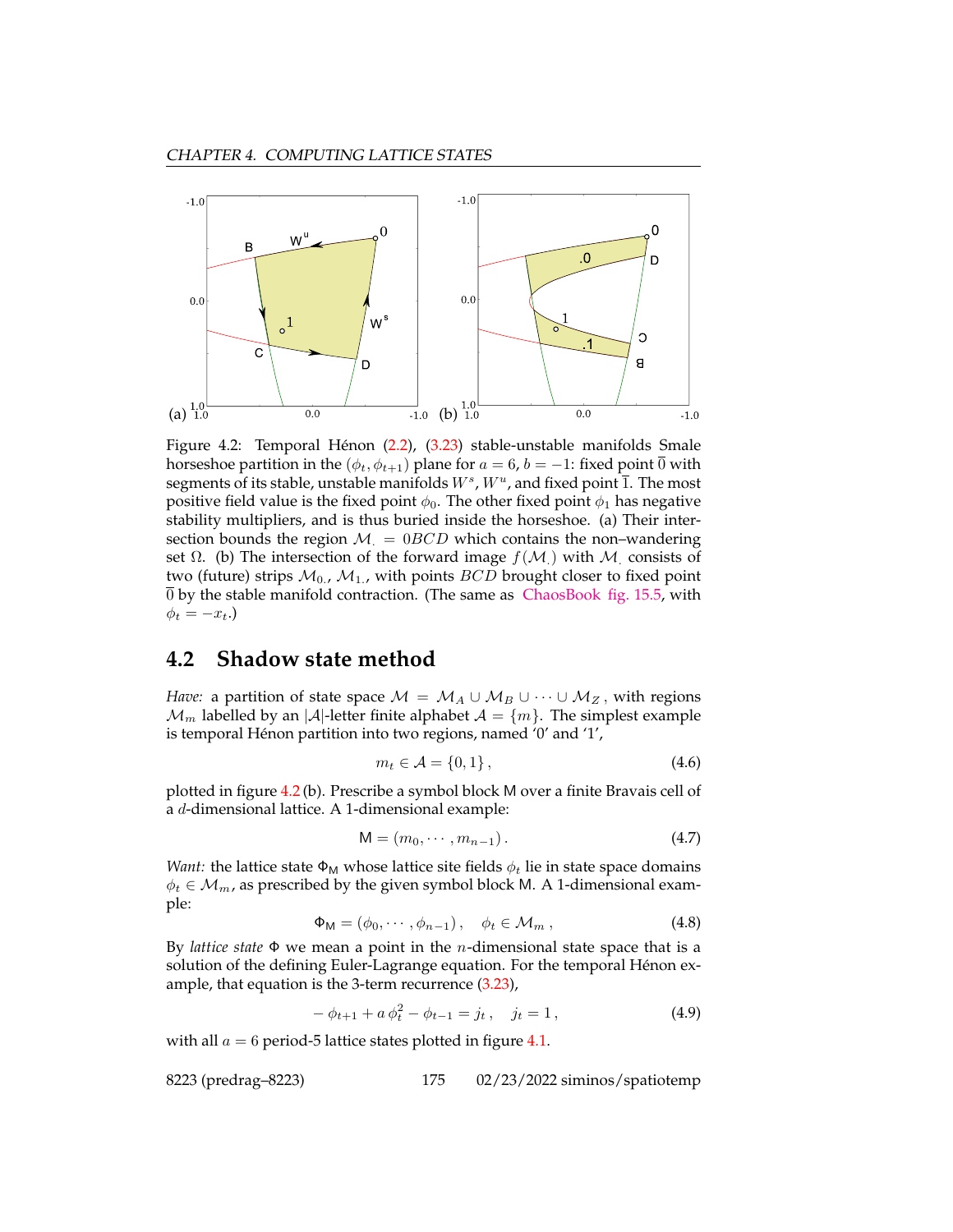**Shadow state method.** Construct a *shadow state*  $\overline{\Phi}_{M}$  and the *forcing*  $j(M)_t$  such that the site-by-site deviation

<span id="page-5-1"></span>
$$
\varphi_t = \phi_t - \overline{\phi}_t \tag{4.10}
$$

is small. Determine the desired lattice state  $\Phi_M$  as the neighboring  $|\Phi_M - \overline{\Phi}_M|$ fixed point of the M-forced Euler-Lagrange equation.

*Desideratum:* Plot the first,  $n = 6$  temporal Hénon asymmetric lattice state  $\Phi_M$ and shadow state  $\overline{\Phi}_{M}$ , to illustrated the idea.

First, determine the fixed points (solutions with a constant field on all lattice sites)  $\phi_t = \phi_m$ . For temporal Hénon there are two,  $\phi_0$  and  $\phi_1$  (see figure [4.2\)](#page-4-0), labeled by the alphabet [\(4.6\)](#page-4-1).

Next, construct the simplest configuration from  $|\mathcal{A}|$  fields  $\overline{\phi}_m$ , each field in the domain of state space prescribed by the symbol block M. In the shadow state method, we pick a fixed point  $\phi_m$  in each domain as domain's representative  $\phi_m \in \mathcal{M}_m$ . For the temporal Hénon example, the fixed-points *shadow state* is:

$$
\overline{\Phi}_{\mathsf{M}} = (\overline{\phi}_0, \cdots, \overline{\phi}_{n-1}), \quad \text{where } \overline{\phi}_t = \begin{cases} \overline{\phi}_0 \text{ if } m_t = 0 \\ \overline{\phi}_1 \text{ if } m_t = 1. \end{cases} \tag{4.11}
$$

In general, the shadow state  $\overline{\Phi}_{M}$  does not satisfy the Euler-Lagrange equation [\(4.9\)](#page-4-2), violating it by amount  $\overline{j}(M)_t$ 

<span id="page-5-0"></span>
$$
-\overline{\phi}_{t+1} + a\overline{\phi}_t^2 - \overline{\phi}_{t-1} = 1 - \overline{j}(\mathsf{M})_t , \qquad (4.12)
$$

where the forcing  $\overline{j}(M)_t$  depends on  $\overline{\phi}_t$  and its neighbors. For the temporal Hénon example, it takes the values tabulated in table [4.1.](#page-6-0)

Subtract [\(4.12\)](#page-5-0) from [\(4.9\)](#page-4-2) to obtain the 3-term recurrence for  $\varphi_t = \phi_t - \phi_t$ , the deviations  $(4.10)$  from the shadow state,

$$
-\varphi_{t+1} + a\left(\phi_t^2 - \overline{\phi}_t^2\right) - \varphi_{t-1} = \overline{j}(\mathsf{M})_t.
$$

Substituting  $\phi_t^2 = (\varphi_t + \overline{\phi}_t)^2$ , we obtain the *exact* 

M-forced 3-term recurrence for the deviations  $\varphi_t$  from the shadow state lattice configuration  $\overline{\Phi}_{\mathsf{M}}$ ,

<span id="page-5-3"></span>
$$
-\varphi_{t+1} + a\left(\varphi_t + \overline{\phi}_t\right)^2 - \varphi_{t-1} = j(M)_t, \qquad (4.13)
$$

<span id="page-5-2"></span>where  $j(M)_t = \overline{j}(M)_t - a \overline{\phi}_t^2$  $\tau_t$ , one such recurrence for each admissible symbol block M. [1](#page-5-2)

02/23/2022 siminos/spatiotemp 176 8223 (predrag–8223)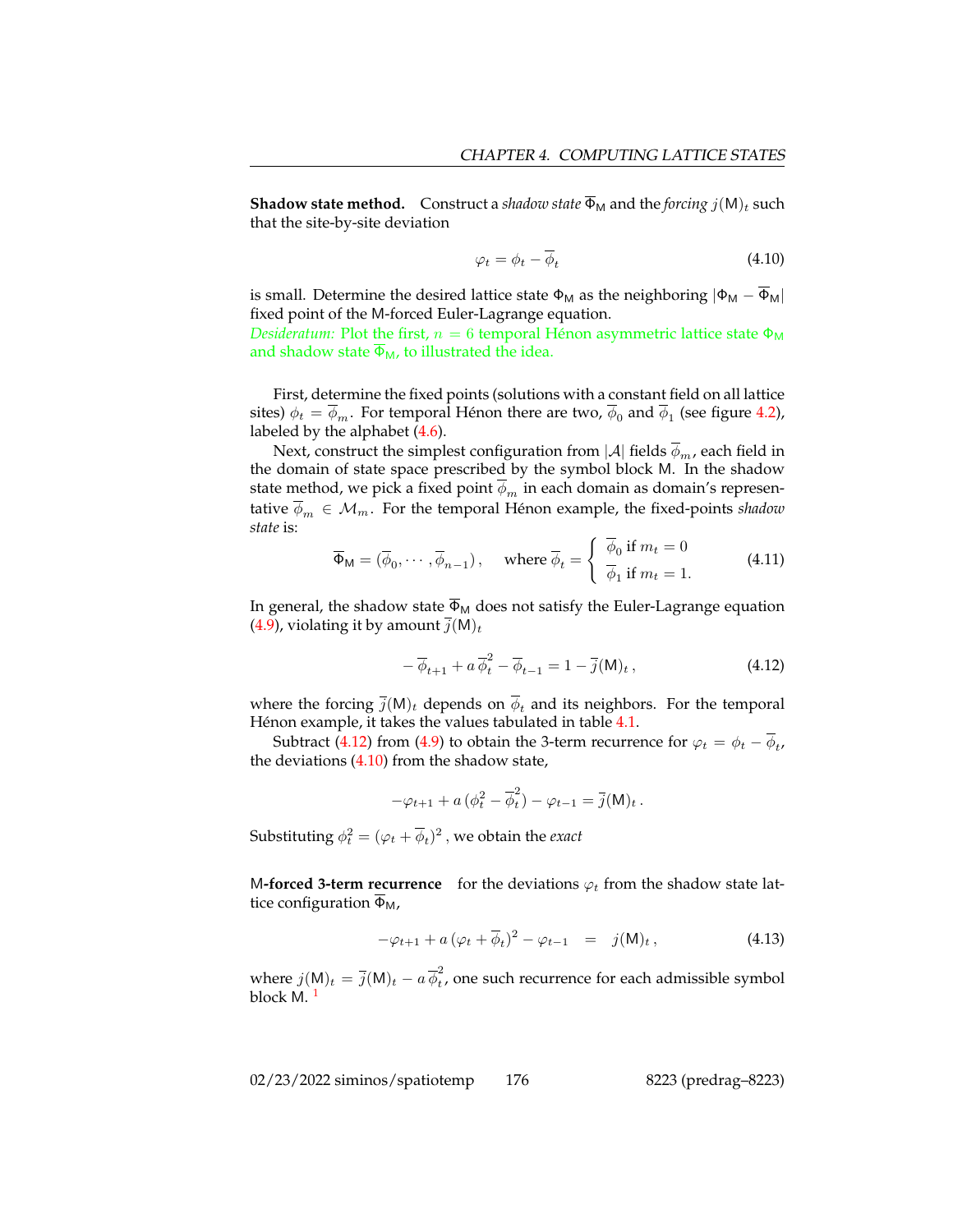<span id="page-6-0"></span>

| $m_{t-1}m_t m_{t+1}$ | $\overline{j}(\mathsf{M})_t$ |  |
|----------------------|------------------------------|--|
| 000                  |                              |  |
| $001 = 100$          | -A                           |  |
| 010                  | -B                           |  |
| 101                  | В                            |  |
| $110 = 011$          |                              |  |
| 111                  |                              |  |

Table 4.1: Temporal Hénon fixed-points shadow state  $\overline{\Phi}_{M}$  forcing  $\overline{j}(M)_{t}$  depends on 3 lattice sites  $m_{t-1}m_t m_{t+1}$ , and takes values  $(0, \pm A, \pm B)$ . If period-2 or longer lattice states are utilized as shadows, more neighbors contribute.

#### **Vattay inverse iteration** [\(4.2\)](#page-1-0) is now

<span id="page-6-1"></span>
$$
\varphi_t^{(m+1)} = -\overline{\phi}_t + \sigma_t \frac{1}{\sqrt{a}} \left( j(M)_t + \varphi_{t+1}^{(m)} + \varphi_{t-1}^{(m)} \right)^{1/2}, \tag{4.14}
$$

and that should co[nver](https://YouTube.com/embed/JAvOcKjGTVM)ge like a ton of rocks.

Perhaps watch **B** Shadow state conspiracy (35:26 min)

#### **Summary**

- 1. M-forced 3-term recurrence [\(4.13\)](#page-5-3) is *exact*. It is superior to the original recurrence as it has built-in symbolic dynamics. The deviations  $\varphi_t$  =  $\phi_t - \phi_t$  should be small, and the topological guess based on M-forcing should be robust. The recurrence can be solved by any method you like.
- 2.  $\phi^4$  field theory works the same, with the M-forced 3-term recurrence for the deviations  $\varphi_t$  now built from approximate 3-field values  $(\overline{\phi}_L, \overline{\phi}_C =$  $(0, \phi_R)$ . If using Vattay [\(4.14\)](#page-6-1), the Hénon sign  $\sigma_t$  needs to be rethought.
- 3. Implement M-forced 3-term recurrence for symmetric states boundary conditions.
- 4. Generalization to higher spatiotemporal dimensions is immediate (see, for example, the 2-dimensional Vattay iteration [\(4.4\)](#page-3-0)).
- 5. As one determines larger and larger Bravais cell lattice states, on can use the already computed ones instead of the initial  $(\phi_0, \phi_1)$  to get increasingly better M-forced shadowing.
- 6. The boring forcing term  $j_t = 1$  on RHS of the temporal Hénon recurrence [\(4.9\)](#page-4-2) has been replaced by a non-trivial forcing  $j(M)_t$  in [\(4.13\)](#page-5-3), as hoped for.
- 7. This is not the Biham-Wentzel method: it's based on exact Euler-Lagrange equations, there are no artificially inverted potentials, as we are not constructing an attractor; all our solutins are and should be unstable.

8223 (predrag–8223) 177 02/23/2022 siminos/spatiotemp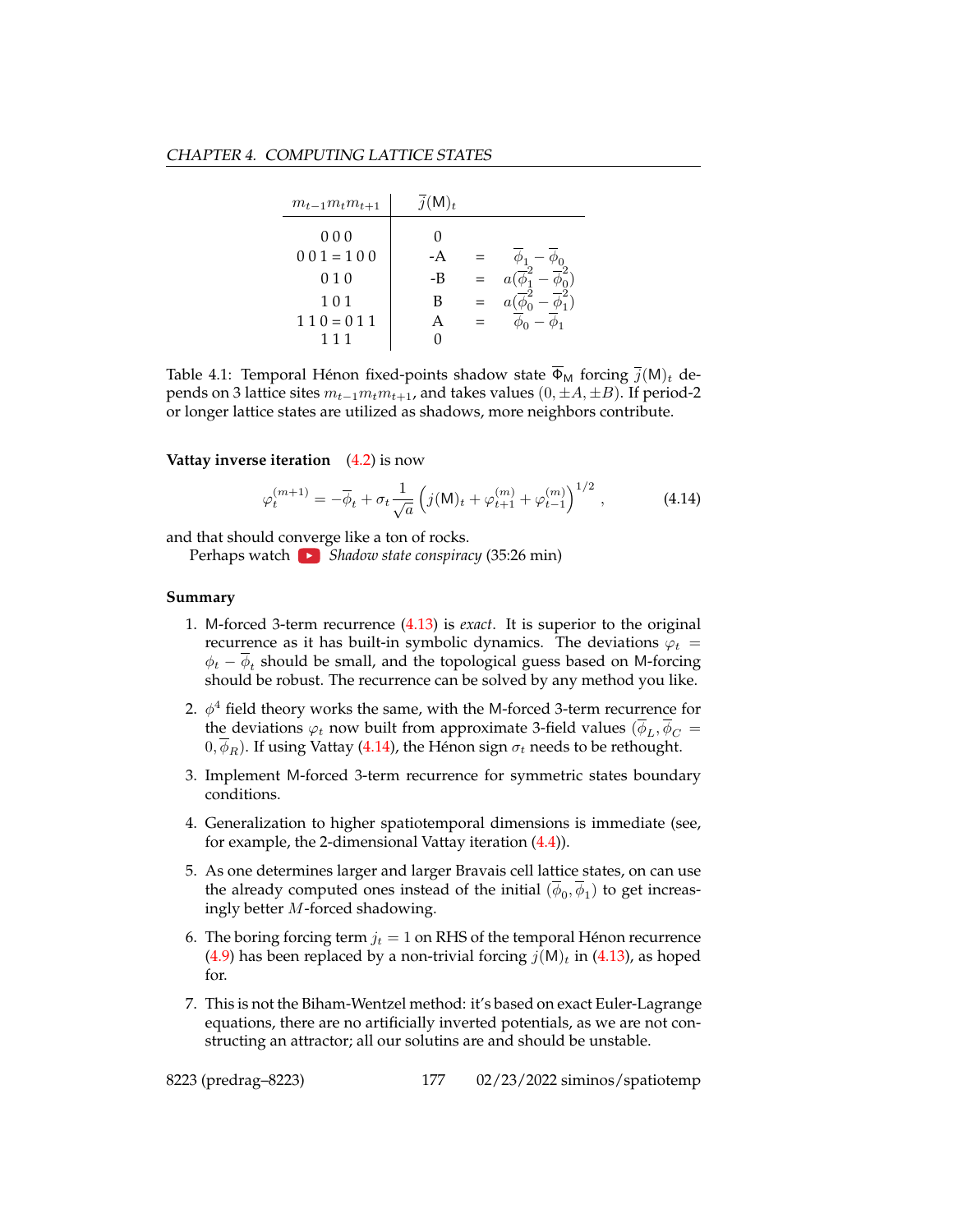- 8. The Newton method requires evaluation of the orbit Jacobian matrix  $J$ . As we have only *translated* field values  $\phi_t \rightarrow \varphi_t$ ,  $\mathcal{J}$  is the same as for the original 3-term recurrence. For large lattice states variational methods discussed below should be far superior to simple Newton.
- 9. Have a look at Fourier transform of [\(4.13\)](#page-5-3). Anything gained in Fourier space? Remember, we have not quotiented translation symmetry, we are still computing  $n$  lattice states on the spatiotemporal lattice.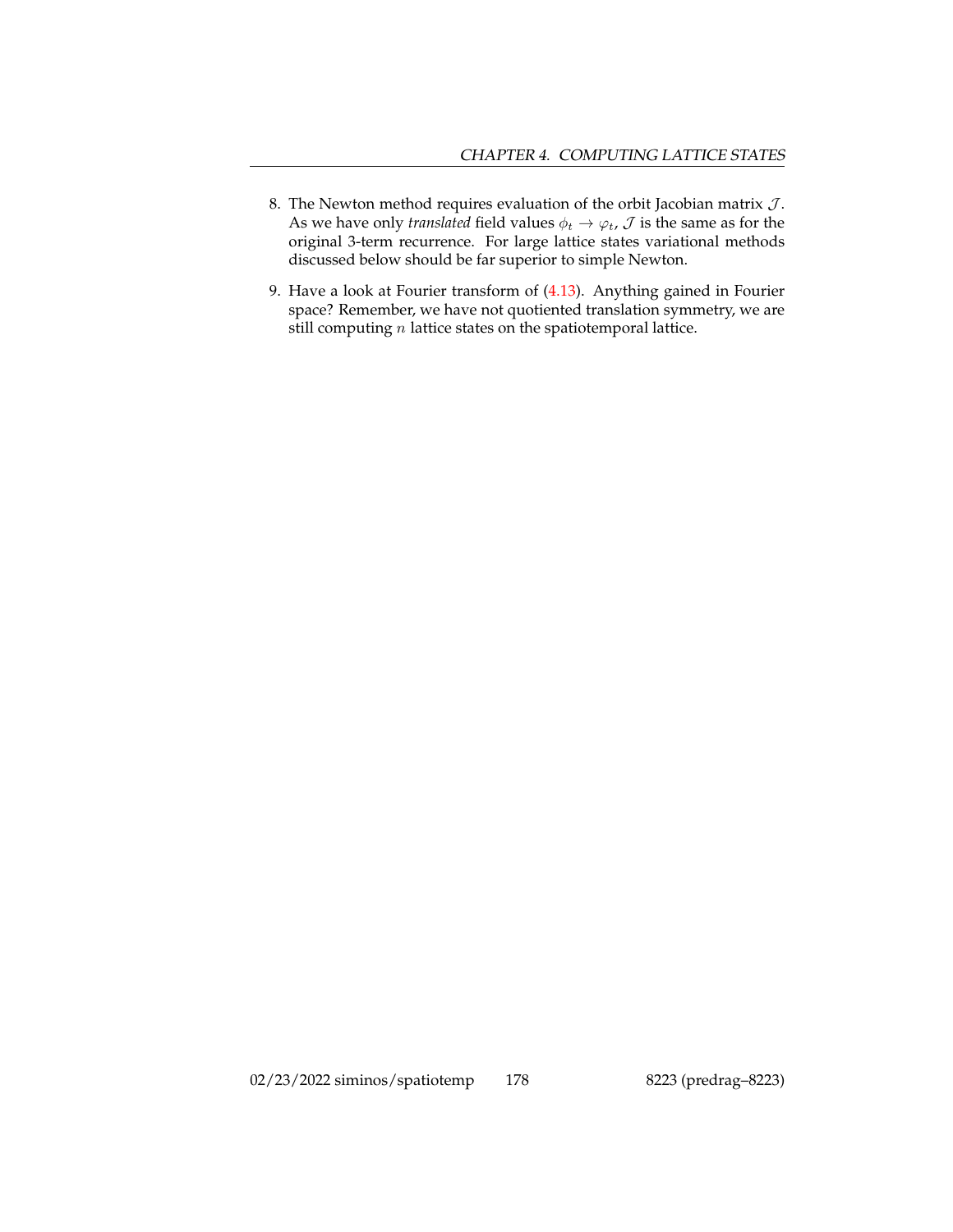- [2] A. Brown, ["Equations for periodic solutions of a logistic difference equa](http://dx.doi.org/10.1017/S0334270000000072)[tion",](http://dx.doi.org/10.1017/S0334270000000072) [J. Austral. Math. Soc. Ser. B](http://dx.doi.org/10.1017/S0334270000000072) **23**, 78–94 (1981).
- [3] P. Cvitanović and Y. Lan, Turbulent fields and their recurrences, in [Cor](http://dx.doi.org/10.1142/9789812704641_0032)[relations and Fluctuations in QCD : Proceedings of 10. International](http://dx.doi.org/10.1142/9789812704641_0032) [Workshop on Multiparticle Production,](http://dx.doi.org/10.1142/9789812704641_0032) edited by N. Antoniou (2003), pp. 313–325.
- [4] C. Dong, ["Topological classification of periodic orbits in Lorenz sys](http://dx.doi.org/10.1088/1674-1056/27/8/080501)[tem",](http://dx.doi.org/10.1088/1674-1056/27/8/080501) Chin. Phys. B **27**[, 080501 \(2018\).](http://dx.doi.org/10.1088/1674-1056/27/8/080501)
- [5] C. Dong, ["Topological classification of periodic orbits in the Yang-Chen](http://dx.doi.org/10.1209/0295-5075/123/20005) [system",](http://dx.doi.org/10.1209/0295-5075/123/20005) [Europhys. Lett.](http://dx.doi.org/10.1209/0295-5075/123/20005) **123**, 20005 (2018).
- [6] C. Dong and Y. Lan, ["A variational approach to connecting orbits in](http://dx.doi.org/10.1016/j.physleta.2014.01.001) [nonlinear dynamical systems",](http://dx.doi.org/10.1016/j.physleta.2014.01.001) Phys. Lett. A **378**[, 705–712 \(2014\).](http://dx.doi.org/10.1016/j.physleta.2014.01.001)
- [7] C. Dong and Y. Lan, ["Organization of spatially periodic solutions of](http://dx.doi.org/10.1016/j.cnsns.2013.09.040) [the steady Kuramoto-Sivashinsky equation",](http://dx.doi.org/10.1016/j.cnsns.2013.09.040) [Commun. Nonlinear Sci.](http://dx.doi.org/10.1016/j.cnsns.2013.09.040) Numer. Simul. **19**[, 2140–2153 \(2014\).](http://dx.doi.org/10.1016/j.cnsns.2013.09.040)
- [8] C. Dong, H. Liu, and H. Li, ["Unstable periodic orbits analysis in the](http://dx.doi.org/10.1088/1742-5468/ab9e5f) [generalized Lorenz-type system",](http://dx.doi.org/10.1088/1742-5468/ab9e5f) J. Stat. Mech. **2020**[, 073211 \(2020\).](http://dx.doi.org/10.1088/1742-5468/ab9e5f)
- [9] A. Endler and J. A. C. Gallas, ["Period four stability and multistability](http://dx.doi.org/10.1016/s0378-4371(01)00089-9) [domains for the Hénon map",](http://dx.doi.org/10.1016/s0378-4371(01)00089-9) Physica A **295**[, 285–290 \(2001\).](http://dx.doi.org/10.1016/s0378-4371(01)00089-9)
- [10] A. Endler and J. A. C. Gallas, ["Arithmetical signatures of the dynamics](http://dx.doi.org/10.1103/physreve.65.036231) [of the Hénon map",](http://dx.doi.org/10.1103/physreve.65.036231) Phys. Rev. E **65**[, 036231 \(2002\).](http://dx.doi.org/10.1103/physreve.65.036231)
- [11] A. Endler and J. A. C. Gallas, ["Conjugacy classes and chiral doublets in](http://dx.doi.org/10.1016/j.physleta.2006.04.042) [the Hénon Hamiltonian repeller",](http://dx.doi.org/10.1016/j.physleta.2006.04.042) [Phys. Lett. A](http://dx.doi.org/10.1016/j.physleta.2006.04.042) **356**, 1–7 (2006).
- [12] A. Endler and J. A. C. Gallas, ["Reductions and simplifications of orbital](http://dx.doi.org/10.1016/j.physleta.2006.01.031) [sums in a Hamiltonian repeller",](http://dx.doi.org/10.1016/j.physleta.2006.01.031) Phys. Lett. A **352**[, 124–128 \(2006\).](http://dx.doi.org/10.1016/j.physleta.2006.01.031)
- [13] A. Endler and J. A. C. Gallas, ["Reductions and simplifications of orbital](http://dx.doi.org/10.1016/j.physleta.2006.01.031) [sums in a Hamiltonian repeller",](http://dx.doi.org/10.1016/j.physleta.2006.01.031) Phys. Lett. A **352**[, 124–128 \(2006\).](http://dx.doi.org/10.1016/j.physleta.2006.01.031)
- [14] J. A. C. Gallas, ["Equivalence among orbital equations of polynomial](http://dx.doi.org/10.1142/s0129183118500821) [maps",](http://dx.doi.org/10.1142/s0129183118500821) [Int. J. Modern Phys. C](http://dx.doi.org/10.1142/s0129183118500821) **29**, 1850082 (2018).
- [15] J. A. C. Gallas, ["Orbital carriers and inheritance in discrete-time quadrati](http://dx.doi.org/10.1142/s0129183120501004)c [dynamics",](http://dx.doi.org/10.1142/s0129183120501004) [Int. J. Modern Phys. C](http://dx.doi.org/10.1142/s0129183120501004) **31**, 2050100 (2020).
- [16] J. A. C. Gallas, ["Preperiodicity and systematic extraction of periodic or](http://dx.doi.org/10.1142/s0129183120501740)[bits of the quadratic map",](http://dx.doi.org/10.1142/s0129183120501740) [Int. J. Modern Phys. C](http://dx.doi.org/10.1142/s0129183120501740) **31**, 2050174 (2020).
- [17] A. Gao, J. Xie, and Y. Lan, ["Accelerating cycle expansions by dynamical](http://dx.doi.org/10.1007/s10955-011-0369-6) [conjugacy",](http://dx.doi.org/10.1007/s10955-011-0369-6) J. Stat. Phys. **146**[, 56–66 \(2012\).](http://dx.doi.org/10.1007/s10955-011-0369-6)
- [18] F. Gao, H. Gao, Z. Li, H. Tong, and J.-J. Lee, ["Detecting unstable peri](http://dx.doi.org/10.1016/j.chaos.2009.03.119)[odic orbits of nonlinear mappings by a novel quantum-behaved particle](http://dx.doi.org/10.1016/j.chaos.2009.03.119) [swarm optimization non-Lyapunov way",](http://dx.doi.org/10.1016/j.chaos.2009.03.119) [Chaos Solit. Fract.](http://dx.doi.org/10.1016/j.chaos.2009.03.119) **42**, 2450– [2463 \(2009\).](http://dx.doi.org/10.1016/j.chaos.2009.03.119)

8223 (predrag–8223) 185 02/23/2022 siminos/spatiotemp